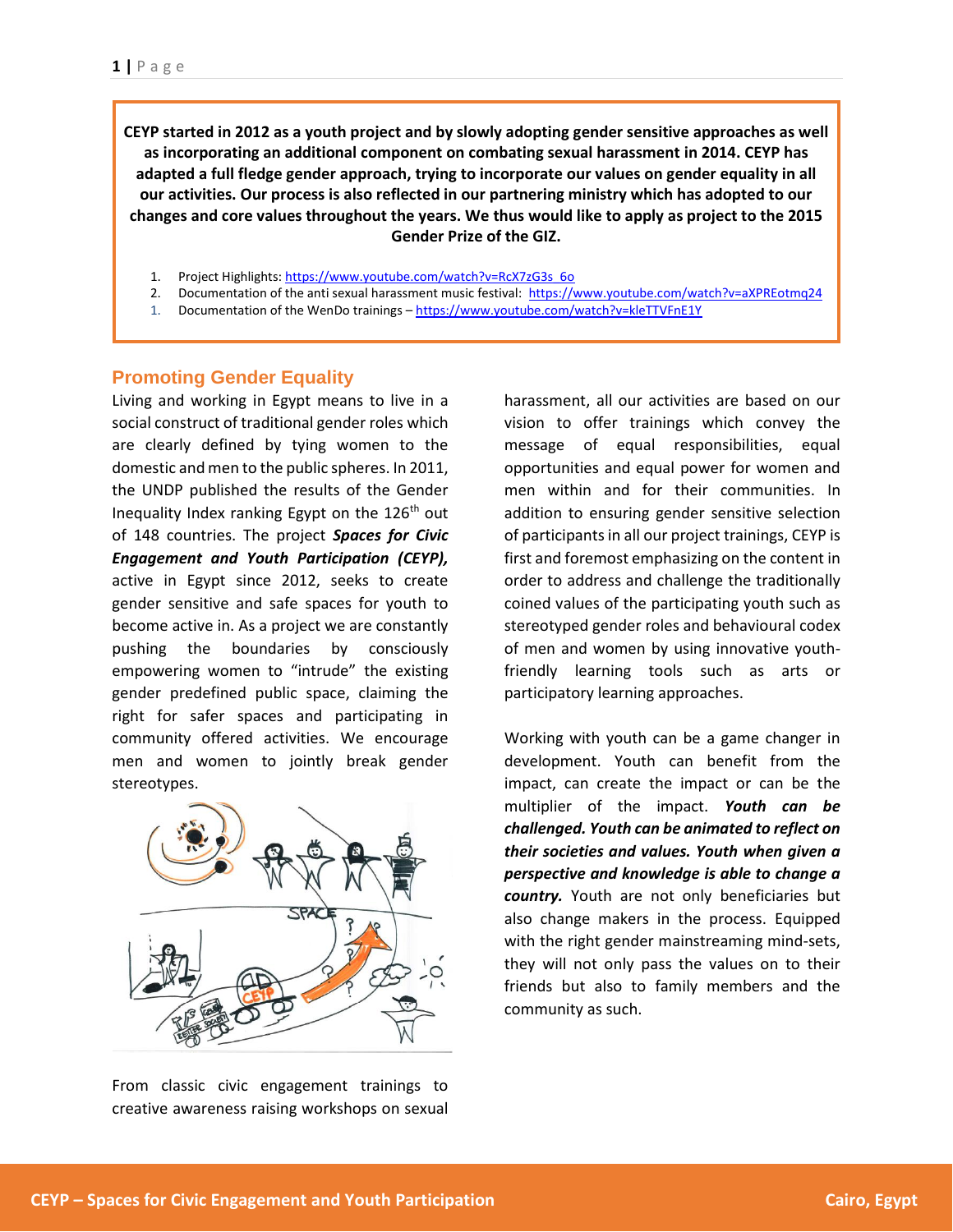

In 2014 the project was able to take its activities and efforts a step further by including an additional component focusing on empowerment of girls and women in order to tackle the issue of sexual harassment in public spaces. Empowerment of women and girls is addressed in many forms: in awareness raising activities for both men and women, through selfdefence trainings for women and by training women and girls on physical awareness and protection of boundaries in their everyday lives. In a male dominated country, those activities are a huge contribution towards gender equality.

#### **Overview on our activities:**



*Anti-Sexual Harassment Policy*: In collaboration with partners at MoYS, a draft for an internal

anti-sexual harassment policy has been submitted to the Ministry's decision-makers to protect all employees from sexual harassment. The policy draft presents recommendations for legal protection, awareness raising among employees, accountability and decentralized prevention.

Better Society ToT: 15 trainers were trained on the conduction of community activities to raise awareness on the topic of sexual harassment using creative tools and simplified messages.

Civic Engagement training: 14 trainers were trained in order to facilitate civic engagement trainings and encouraged 80 youth (40% women) to successfully participate in civic engagement trainings in youth centers who in turn developed initiatives and visions for their communities

Yalla Fun: 192 boys were involved in art activities discussing the topic of gender equality through rap, graffiti and other forms of arts

WenDo ToT: A pool of 25 female trainers has been established to provide trainings on selfdefence and self-assertion and are currently conducting WenDo workshops to empower women and girls in Cairo and other governorates.

WenDo Workshops: 1000 girls have undergone the basic WenDo classes and are aware of personal boundaries, verbal and physical selfdefence techniques. Most of the participants confirm a long term boost of confidence after attending the training.

Igmadi: More than 1000 girls have been reached by Igmadi which combines the elements of Zumba, WenDo and info sessions on sexual harassment to strengthen the confidence of the participating women

Capacity Building of Youth Centre Staff: a gender sensitive training manual has been developed and is to be piloted next year as aiming at increasing the capacity of youth center staff to develop gender sensitive and youth oriented activities in their centers which shall increase the attractiveness of their respected centres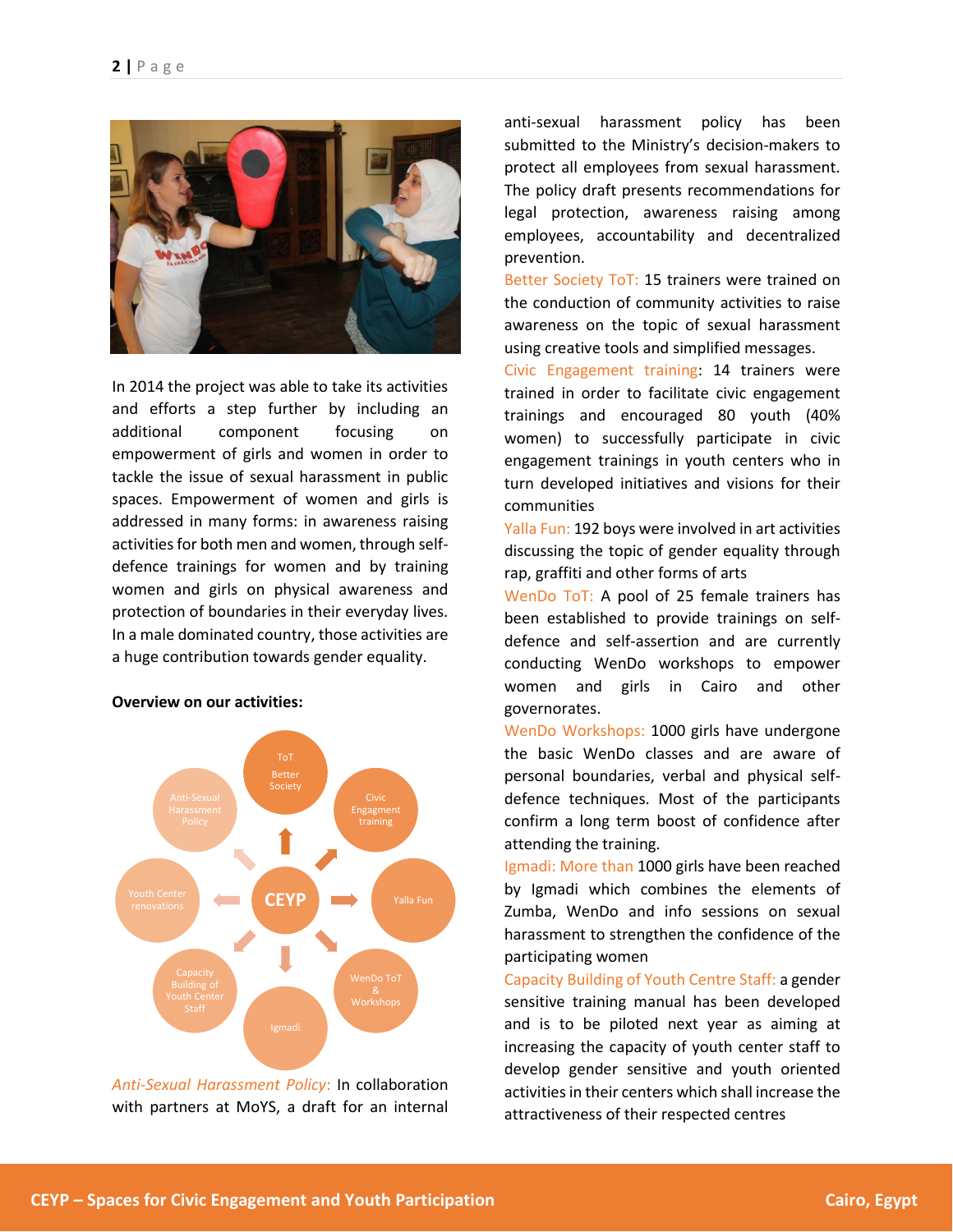Youth Centre renovations: 8 youth centers were renovated in 2014. Renovations focused on creating a more attractive space for girls by adding changing rooms and bathrooms for girls

# **Gender as quality feature of our work**

Gender was continuously mainstreamed during project design and implementation. The ministry staff was strongly introduced to the topic of sexual harassment and gender equality during the first multi-stakeholder meeting in 2014. They quickly understood the approach applied by GIZ and supported the gender focus throughout implementation. This especially became obvious in the selection of trainers for TOT or when selecting the youth centre managers for their training. The Ministry of Youth and Sports especially appreciated the strong focus on boys during the art sessions raising the awareness of boys on sexual harassment. In addition, the TOT on sexual harassment included 20 male trainers from a total of 26 trainers covering several governorates including Sinai, Luxor and Fayoum. Furthermore the Ministry adopted the WenDo approach and planned to mainstream the activity in youth centers all over Egypt. Especially when it comes to the topic of sexual harassment it is even more important to have male trainers involved and engaged.

### **Gender and RBM**

Monitoring and evaluation is an essential managerial steering tool and provides the frame to systematically document the impact of the activities – the negative as well as the positive. Most of the projects indicators are personrelated gender specific indicators either measuring the empowerment of women and girls or the increase of awareness of young men and boys on the topic of sexual harassment. Both contribute to a long-term behavioural impact, however outside of our measurable system, that women feel safer in public spaces. In terms of non-person related indicators, CEYP has clearly articulated gender objectives such as renovation

of youth centres must be gender sensitive. Further CEYP has created internal milestones in regards to the multiple trainings conducted which guarantee a gender sensitive selection of participants.

## **Collaboration with the partner**

Collaborating with a ministerial entity is a current challenge looking at the bureaucratic, unstable and socially conservative culture widespread in Egypt. Looking at the situation from the outside, we find a very progressive, liberal and active civil society working on the topic of gender equality and particular on the topic of sexual harassment. Youth initiatives and youth led organisations such as Imprint Movement (Bassma), HarassMap, Igmadi or the Ded Ata7roush movement (*anti-sexual harassment movement organisation)* stand for gender equality, stronger presence and voices of women in public and private spaces, breaking social stereotypes on gender roles, all considered "radical" ideas in contrary to a country's long conservative socio-cultural heritage and conservative views on gender roles and gender equality.

The challenge in this context was, and still is, on how to bring all stakeholders together to jointly work on a topic and benefit from the knowledge transfer and share the values and the resources available. The multilevel participation from professional individuals, organisations, independent initiatives and also political entities allowed us, GIZ, to fully grow in our capacity as mediators or better so facilitators.

In October 2014 we successfully brought representatives of civil society organizations and the Egyptian Ministry of Youth and Sports together in order to talk and brainstorm on how to take forward the Ministry's *"Better Society free from Sexual Harassment"* campaign. Having Mrs. Imany, a 50 year established conservative ministry employee in a 80s fashionable trouser suit next to Nihal, a bike riding leftist women's